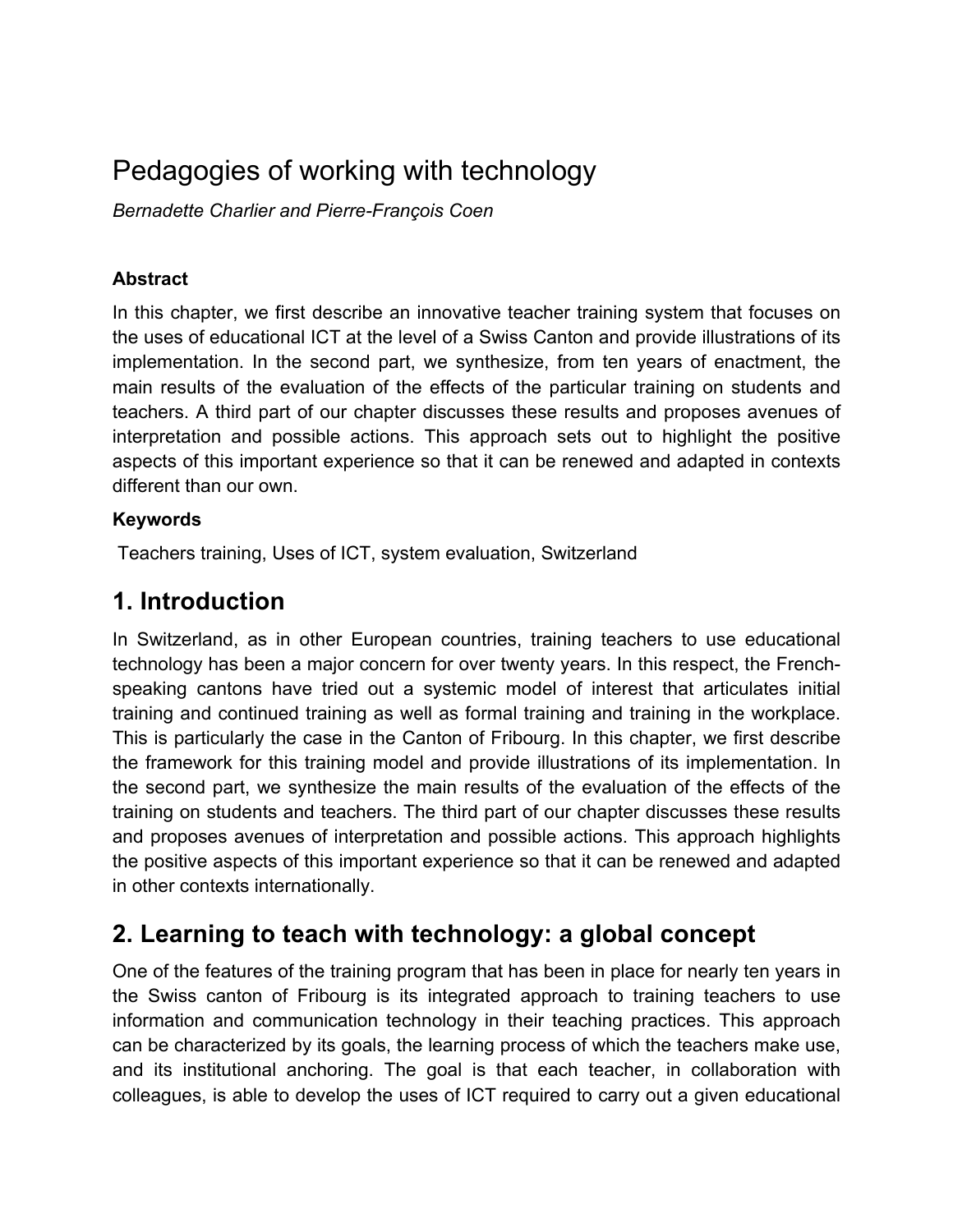project in accordance with the curriculum. This development of teaching practices consists of designing lesson plans and sharing them on a virtual platform. The skills developed by teachers are not only technological; they are, above all, educational, media-related, social and reflexive. The learning processes that take place include action during classroom practice, interaction with peers during the set up and running of training sessions, reflection involving the review of practices in interacting with peers and resource persons (senior colleagues trained to support teachers in their schools) and the appropriation of knowledge from teachers or scientific theories during the formal training days. These methodological approaches that go beyond mere technology training have borne fruit in the past in many systems enacted in French-speaking Belgium and on a European level (Charlier, Daele, Deschryver, 2002). The environment developed in 2001 by " fri-tic" – abbreviation standing for the "integration of information and communication technology in the Fribourg schools" (Grandjean & Vaucher, 2001) – is a global, systemic and coherent concept for the whole of the Canton ranging from kindergarten to initial and ongoing teacher preparation. This concept was based on three interrelated pillars: 1) the education and preparation of teachers organized into several groups (teacher trainers, resource persons, those responsible for subject areas and teachers), 2) teaching resources whether human or material, including people working in schools and in a cantonal competence center (the fri-tic center responsible for coordination) and finally 3) facilities in schools and the fri-tic Centre. The project originally planned for six years continued until 2008.

# **3. A concrete and lively environment**

Over the years, the proportion of teachers prepared in the educational uses of ICT has increased from roughly 20% to 95% today. The infrastructure has greatly improved and resource people are present in all schools. The fri-tic Centre continues to coordinate tasks, monitoring and training. Its virtual platform (See Figure 1) is now the scene of a considerable drive to develop educational resources produced in collaboration with teachers. In the new curriculum adopted by the French-speaking cantons of Switzerland these resources support the use of media, images and ICTs http://permitic.friportail.ch/.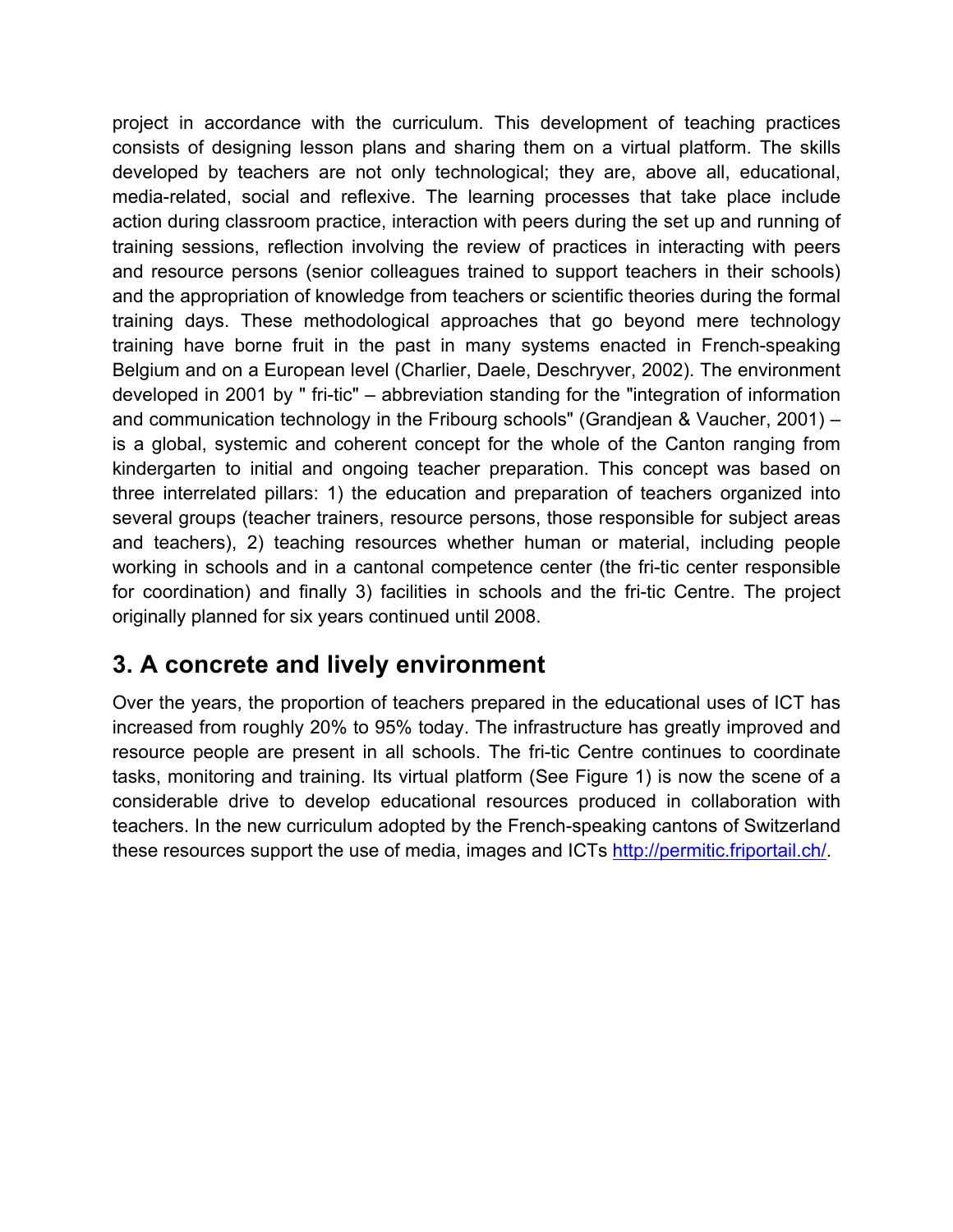|                                    | Portail Pédagogique Fribourgeois<br>Pädagogisches Portal Kanton Freiburg                                                                                                                                  |                                                                                                                                                                      |                                                                                                                                                                                    |                                                                                                       |                                                                                                                                             |                                                                                                                                                                  |
|------------------------------------|-----------------------------------------------------------------------------------------------------------------------------------------------------------------------------------------------------------|----------------------------------------------------------------------------------------------------------------------------------------------------------------------|------------------------------------------------------------------------------------------------------------------------------------------------------------------------------------|-------------------------------------------------------------------------------------------------------|---------------------------------------------------------------------------------------------------------------------------------------------|------------------------------------------------------------------------------------------------------------------------------------------------------------------|
| <b>ACCUEIL</b><br><b>RECHERCHE</b> | <b>DOMAINES &amp;</b><br>THÉMATIQUES                                                                                                                                                                      | <b>SERVICES</b><br>ENSEIGNANTS                                                                                                                                       | ÉCOLES                                                                                                                                                                             | <b>BIBLIOTHÈQUES</b>                                                                                  | À PROPOS                                                                                                                                    | FR / DE                                                                                                                                                          |
|                                    | <b>LANGUES</b><br><b>L1 FRANÇAIS</b><br>CYCLE 1<br>CYCLE 2<br>CYCLE 3<br><b>FRANÇAIS LS</b><br>CYCLES 1-3<br><b>L2 ALLEMAND</b><br>CYCLE 2<br>CYCLE 3<br><b>L3 ANGLAIS</b><br>CYCLE 2<br>CYCLE 3<br>LATIN | <b>MATHÉMATIQUES</b><br><b>ET SCIENCES DE LA</b><br><b>NATURE</b><br>MATHÉMATIQUES<br>CYCLES 1-2<br>CYCLE 3<br><b>SCIENCES DE LA NATURE</b><br>CYCLES 1-2<br>CYCLE 3 | <b>SCIENCES HUMAINES</b><br><b>ET SOCIALES</b><br>SHS<br>CYCLES 1-2<br><b>HISTOIRE</b><br>CYCLE 3<br>GÉOGRAPHIE<br>CYCLE 3<br>CITOYENNETÉ<br>CYCLE 3<br><b>ECONOMIE</b><br>CYCLE 3 | <b>ARTS</b><br><b>ARTS VISUELS - ACM</b><br>CYCLES 1-2<br>CYCLE 3<br>MUSIQUE<br>CYCLES 1-2<br>CYCLE 3 | <b>CORPS ET MOUVEMENT</b><br><b>ÉDUCATION PHYSIQUE</b><br>CYCLES 1-3<br><b>ÉDUCATION</b><br>NUTRITIONNELLE<br>ECONOMIE FAMILIALE<br>CYCLE 3 | <b>FORMATION GÉNÉRALE</b><br>CYCLES 1-3<br><b>MITIC</b><br>CYCLES 1-2<br>CYCLE 3<br><b>CAPACITÉS</b><br><b>TRANSVERSALES</b><br>CYCLES 1-3<br><b>GÉNÉRALITÉS</b> |
|                                    | <b>ITALIEN</b>                                                                                                                                                                                            |                                                                                                                                                                      |                                                                                                                                                                                    |                                                                                                       |                                                                                                                                             | $\Box$ STAY                                                                                                                                                      |

Figure 1: Screenshot of friportal website (http://www. Friportail.ch)

# **4. Evaluation and research: an environment under the microscope**

Alongside this implementation, Fribourg University and the Fribourg University of Teacher Education, as institutional project partners, carried out research and evaluation of the initiative. The cantonal authorities entrusted Fribourg University (Prof. Bernadette Charlier) with the evaluation and regulation of the inservice teacher-training environment and the environment of resource persons. The Fribourg University of Teacher Education (Prof. Pierre-François Coen) carried out several additional studies (Coen & Schumacher, 2006; Schumacher & Coen, 2008; Rey & Coen, 2013; Coen, Rey, & Monnard Jauquier, 2013). Funded by the Swiss National Fund for Scientific Research, these studies evaluated the effects of the overall environment on teacher practice and student learning. These studies were conducted between 2006 and 2013, and were based on several data sources involving more than 2,000 teachers and 3,000 students. Organized around both quantitative (questionnaires on digital literacy, on practices of ICT integration, on training in this area) and qualitative approaches to educational inquiry (interviews on the integration of ICT, and on strategies of training,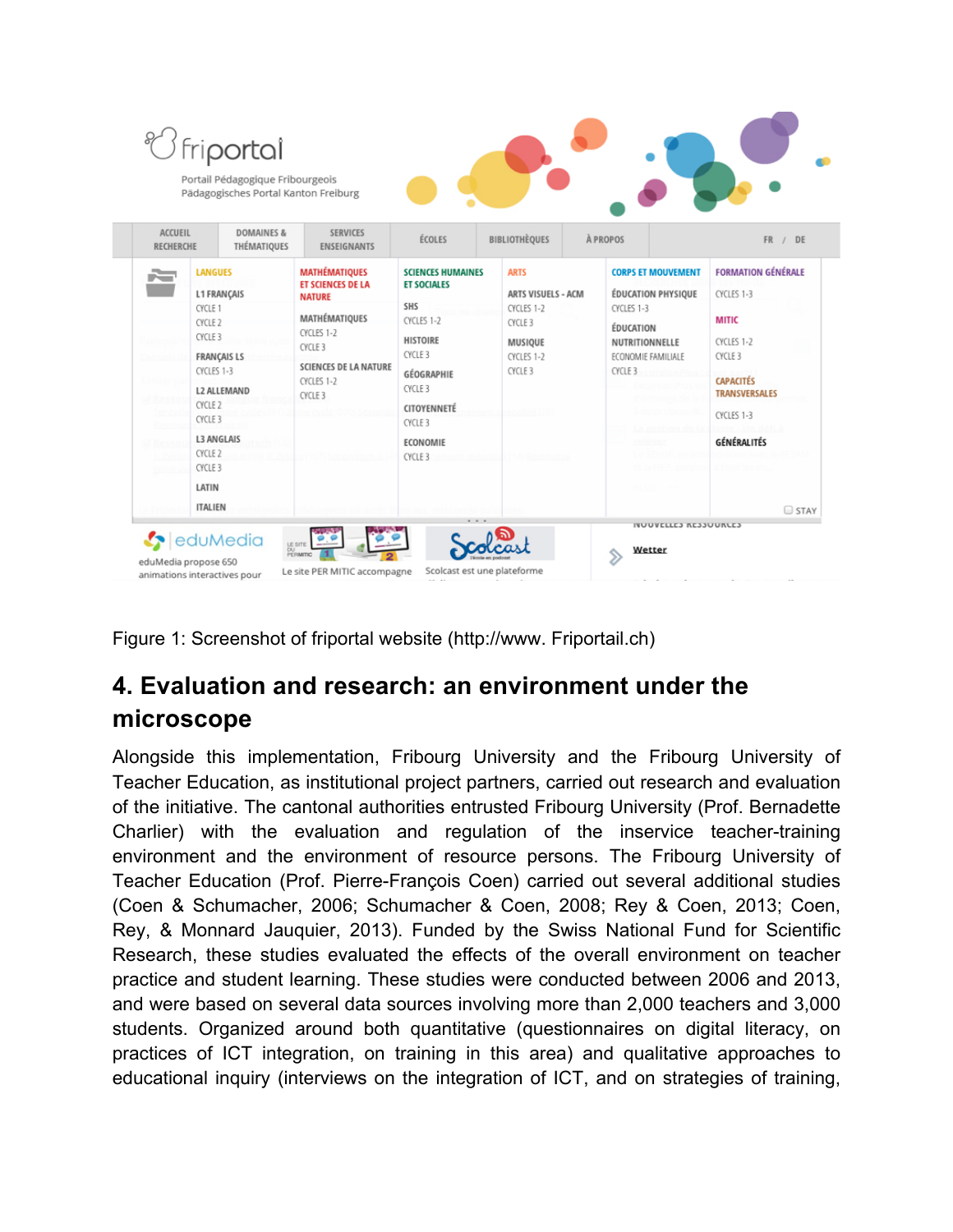support and assistance), they reached a wide audience representative of the teaching and student population of the Canton of Fribourg.

In what follows, we present the main results of this research, articulated around the following research questions: 1) From the pupils' perspective: What are their uses of ICT in the classroom? What is their perception of the value of technology in learning? 2) From the teachers' perspective: What are their skills in ICT integration, and how have these evolved? How have the uses of ICT reported by teachers progressed in the classroom? What is their perception of the training offered and of their formal and informal learning practices concerning ICT usage?

It is regrettable that this research was not originally envisaged as a concerted and systematic assessment of the overall project. However, it still offers several possible interpretations that can guide the practice of training and support of ICT use. We will discuss this at the end of the chapter.

## **4.1. The students' perspective**

In this section, we concentrate on three important considerations from the students' point of view. The first deals with the use of ICT in the classroom. The second shows the educational perspective in which the use of ICT fits and the third highlights factors that may influence student motivation.

#### *Students' classroom use of ICT*

As part of a study conducted between 2006-2008, Coen and colleagues (2013) sought to identify the classroom uses of ICT as reported by students. The survey, based on the students' perceptions, collected data about teachers. The most used activities are the search for information, the use of presentation software by the teacher and word processing. The use of mail comes in fourth position and is much more present in higher levels of schooling. In comparison, use in primary school is still very marginal. However the opposite is true of the use of software to support the production of a website or audiovisual projects. Note also that the use of tools or software to trace or record student activity is virtually non-existent. In general, the main uses (information retrieval, text processing, presentation software) cited by students corroborate with those tools found in the literature and confirm what teachers say. The study has shown, in contrast, that students perceive no difference in ICT usage between males and females in contrast to what is often reported in the literature.

#### *Pedagogical orientations linked to ICT*

This research has not only led to the identification of ICT uses, but also to relating them to two educational paradigms (Tardif, 1998). The first (instructivist) revolves around the teacher. It focuses on student productions and controls the activity, the knowledge transmitted and the feedback mechanisms. The second (constructivist) considers that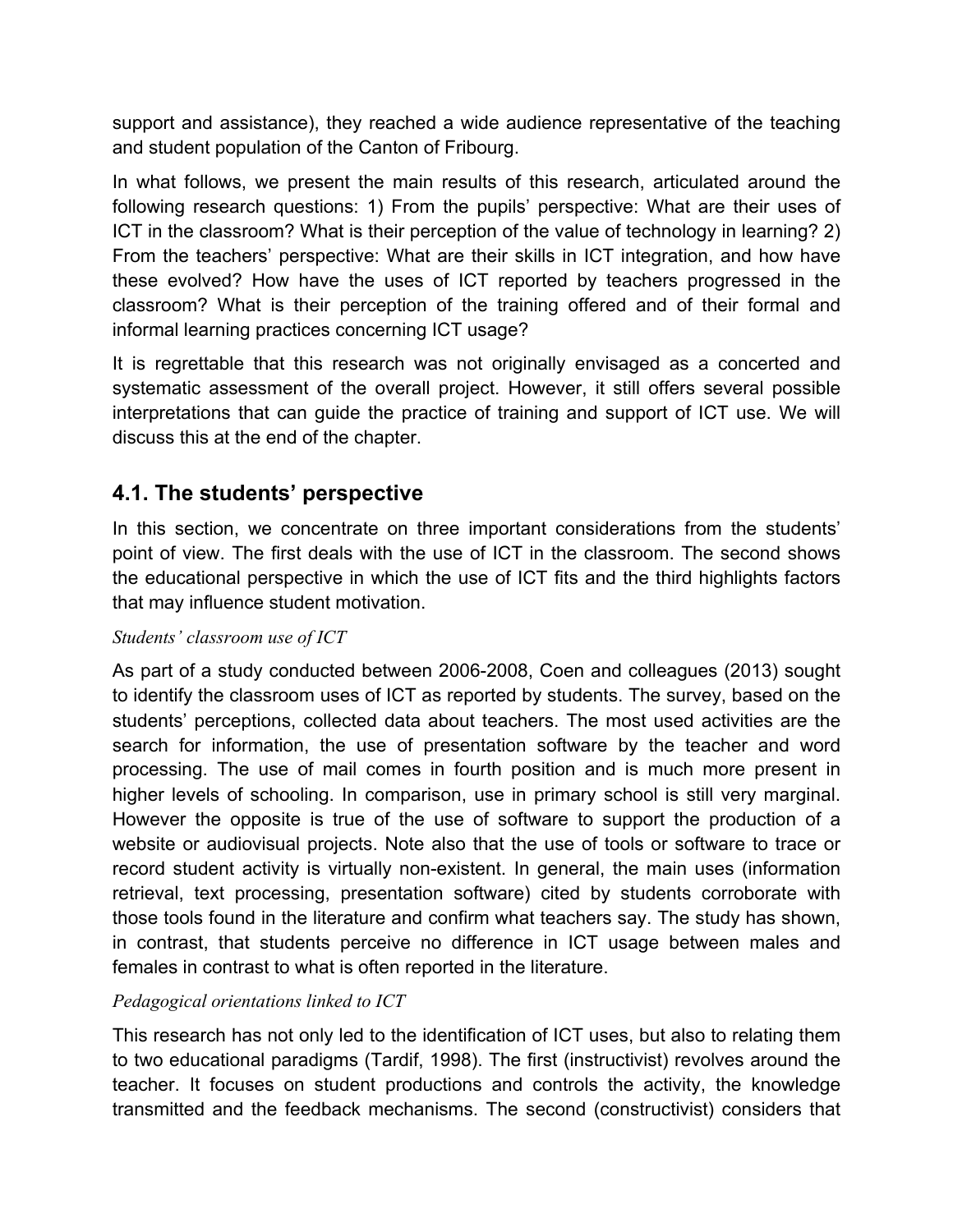the student is at the center of the teaching-learning process. In this paradigm, the teacher is more interested in the learning process and acts as a resource available to students with a view to maximizing their autonomy. Researchers found that electronic correspondence and educational projects (websites, books, pictures) are the most learning-oriented uses. Internet research, simulation or software for exercises lie midway between the two paradigms and may accompany an instructivist or a constructivist approach. The use of an online platform is clearly an instructivist-oriented paradigm. Analysis in terms of academic levels shows that ICT integration in a constructivist perspective is the most prevalent at the end of primary school. This is probably because at that level student autonomy is sufficient and the form of school organization allows for longer, interdisciplinary projects. In comparison, neither disciplines nor the gender of the teacher play a significant role. Note that the more ICT is used in class, the more uses shift to a learning paradigm. This interesting result may indicate that the degree of familiarity of the teacher with technology is a key factor in gradually allowing him or her to try more innovative approaches and even change some teaching practices.

#### *Student motivation*

To analyze the impact of the integration of ICT on student motivation, a causal analysis was conducted as part of this study (Coen et al., 2013). It seems that students' willingness to learn is largely determined by the attractiveness of ICT, which in turn is influenced - in a proportion of one to two - by students' sense of their technological competence and by four dimensions of the educational paradigm. In other words, the following factors have a positive effect on student motivation: the creation of learning situations that integrate ICT into a constructivist perspective by sharing the responsibilities of learning between students and teacher; the shifting of the teacher's expertise to students; the importance granted to the integration of knowledge rather than its restitution; and the extensive handling of technologies by students. Used in this way ICT can act as an attractive means of developing student motivation in the classroom context.

However, another study (Rey & Coen, 2011) sets these results in perspective. This research, carried out with a hundred upper secondary school students, indicates that learners have mixed views on the benefits of ICT in learning. Students recognize the playfulness and the novelty of such devices and agree on their effectiveness in quickly finding information or translating a word, but they think that their contribution to learning is not direct and immediate. Nearly a quarter of them believe that the distractive nature of technology might even reduce their school performance as measured in terms of the success of school tasks requested by their teachers.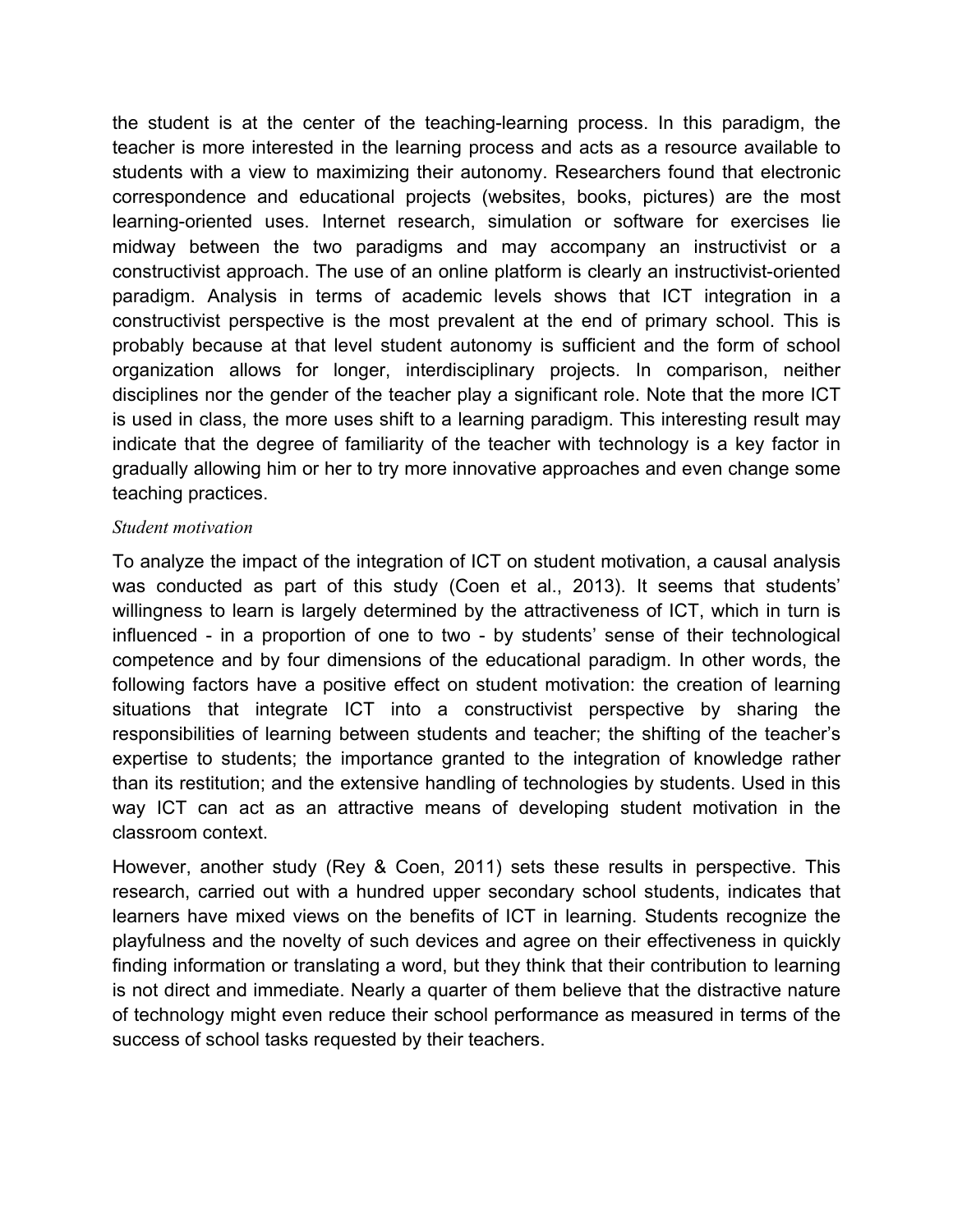## **4.2. The evolution of teachers' competences**

In this section, we present the results of research based on the teachers' perspective. Initially, we distinguish between private and professional use of ICT. We then discuss the evolution of technology integration in schools and the increase of perceived competence in ICTs. We conclude this section by presenting results focused on training methods and their assessment by teachers.

#### *Private and professional use of ICT by teachers*

In a longitudinal study involving more than 1,000 teachers of Fribourg between 2006 and 2012, Pineiro, Rey and Coen (2012) show that the time spent on the Internet by teachers is increasing significantly. In 2006, no teacher estimated spending more than 10 hours a week on the Internet. In 2012, nearly 40% did. In addition, one in ten teachers (9.4%) estimated spending more than 20 hours a week on the web.

Professional use of ICT by teachers has also evolved during this period. In 1999, 10 to 20% of teachers replied that they used ICT with their students. In 2006, 71% said they used ICT mainly in class time. In 2012 this figure rose to 87%. Uses focused mainly around professional email (89% consult their email once to several times a day) and information research (25%) for course preparation. 38% consult YouTube once or more a week. In comparison, three quarters will never or rarely visit blogs, 80% do not use a podcast and less than one percent play games online. In addition, it would seem that, from a professional perspective, social networks are rarely used by our respondents.

#### *The integration of ICTs by teachers*

The research conducted by Coen in the canton of Fribourg was also designed to measure the degree of penetration of technological innovation in the classroom in relation to the implementation of the comprehensive teacher-training program led by the fri-tic Centre. Based on the work of Depover and Strebelle (1997), the scale of penetration has 5 levels from 1 (level of implementation) to 5 (level of routinization). In six years, the increase was statistically significant, increasing from 2.19 in 2006 to 3.29 in 2012. In addition, the difference between males and females, which was significant in 2006, was considerably reduced. There also has been a significant increase in the penetration of ICTs with teachers over 56 between 2006 and 2012 Note that the differences between the various levels of education decrease over time. A statistically significant difference found between primary teachers (grades 6 to 12) and secondary teachers (students aged 13 to 16 years) in 2006 had disappeared by 2012. Thus, in general, we can say that techno-pedagogical innovation is progressing in the canton of Fribourg.

This positive development is consistent with the level of technical expertise of teachers. In 2012, the study shows good knowledge of widely-used office tools (word processing, spreadsheets and presentation software). Learning platforms are in second position; a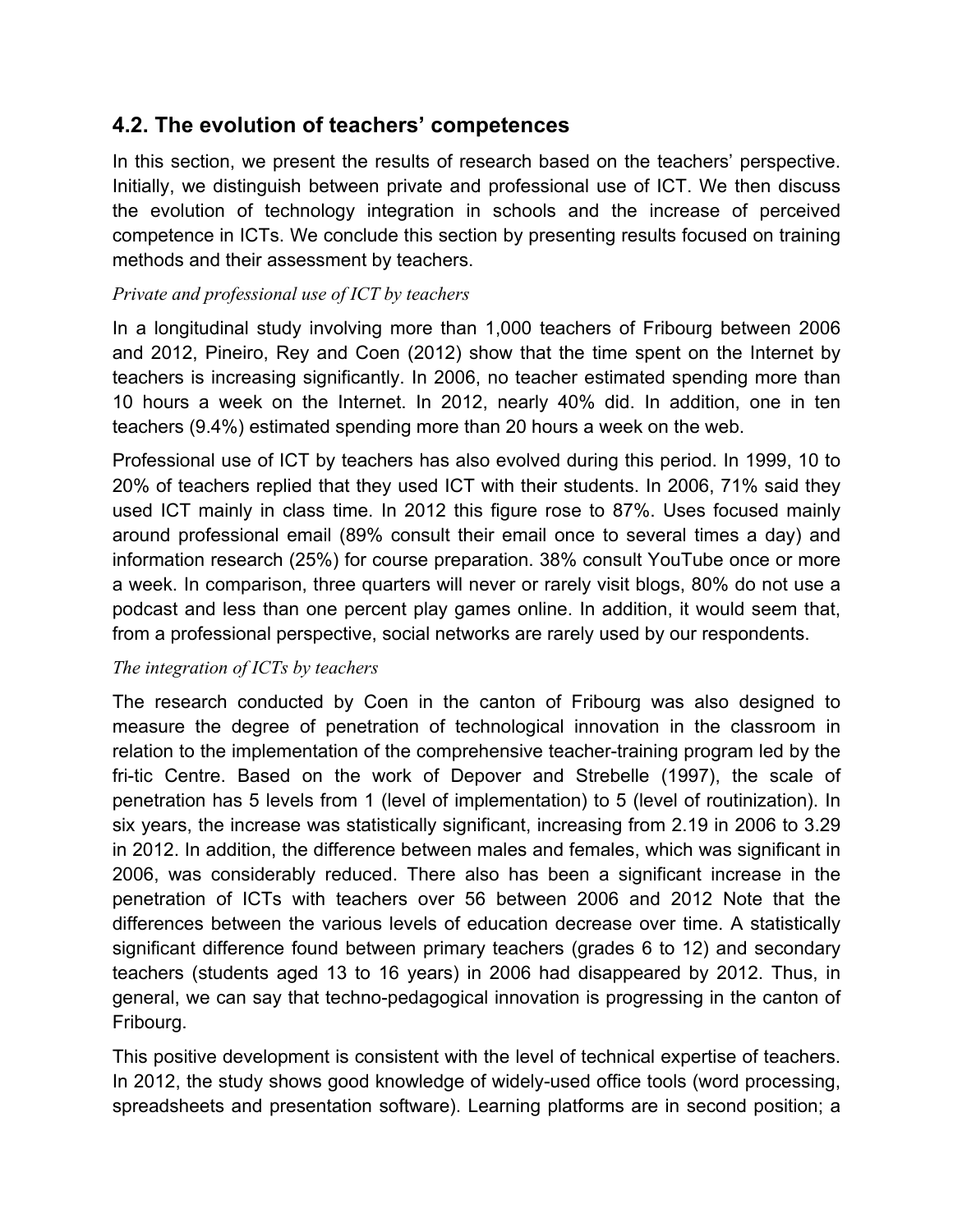pleasant surprise compared to the 2006 results. In contrast, more specific tools for montages and film editing are less well understood. In terms of self-assessment of technical skills, the gap between men and women between 2006 and 2012 widened. While gender explained 10% of the variance of perceived competence in terms of technical mastery in 2006, this factor rose to 12% in 2012. However, the age factor became insignificant. In 2006, age significantly influenced the impression of technical mastery, whereas in 2012, this factor was no longer significant.

#### *Attitudes and impressions of competence with ICT*

This progress of technical mastery is accompanied by positive changes in teachers' general attitudes toward ICT between 2006 and 2012. There is a statistically significant increase in responses evoking the interest of ICTs for teaching (+ 0.61), the pleasure of using them (+ 0.58), their inescapable presence in our time (+0.50) or their pertinence for learning (+0.37). At the same time, there has been a substantial and statistically significant decrease in responses related to a lack of understanding of their use (-0.44) or about their lack relevance (-0.24). In 2012, teachers feel more able to help their students in activities integrating ICT and to manage the class or solve technical problems, despite relatively large deviations indicating some heterogeneity of these skills. Note also that teachers who were consulted in 2012 think they are better able to measure the educational potential of ICT. On a scale of 1 to 5, the evolution of this skill increased from 2.9 in 2006 to 3.6 in 2012 and the gap between men and women shrank from 0.6 to 0.4. Teachers reckon they are better able to perceive the advantages and disadvantages of technologies (+0.68); they believe they have a better overview of their educational potential (+0.72); and finally, they think they are better able to effectively help their students to use ICT to learn (0.80).

#### *The importance of learning environments*

The positive evolution of these various elements is due to several factors (omnipresence of technology in everyday life, simplification of devices, etc.), but in particular to the training developed by the fri-tic center in Fribourg since 2003.

A portion of the research carried out with 31 primary and secondary teachers by Rey and Coen (2013) sets out to analyze the characteristics of this training and its impact on teachers. The results show that they have developed their techno-pedagogical skills through the complementarity of formal (courses in the training institution) and informal (in school or at home) training. Respondents argue that formal training provides the basics, but is not enough and is not always adapted to different contexts. They recognize the quality of the training, but stress that it doesn't always fit practices in the working environment. These interviews point to a need to: 1) take the needs of the field even more into consideration, 2) emphasize the creation of timely resource networks in the field, 3) incorporate training in self-study in formal training, and 4) offer training activities similar to those to be carried out in class with students (increased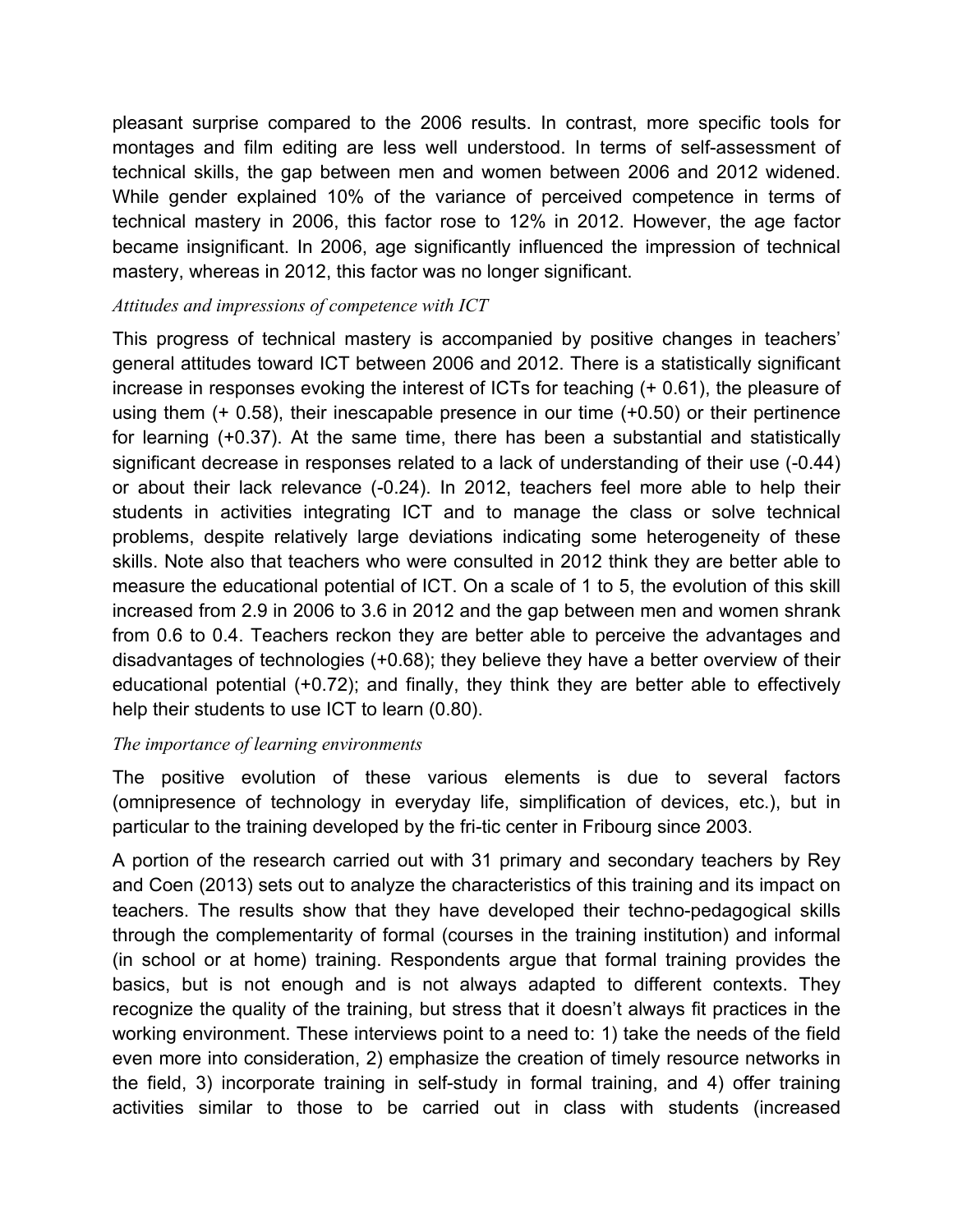isomorphism). These results show the relevance of a systemic model of education providing, among other things, resource persons in the field who are able to respond to these demands.

#### *Teachers' view of the training provided*

For most teachers, the willingness to learn is anchored in personal interest (4.27 out of 5). However, 35% of teachers underline the importance of hierarchical directives among the reasons that led them to learn about ICT integration in education. 20% believe that their personal motivation was not central in their decision to train in the integration of ICTs. When asked where they were trained, informal contexts (self, environment, colleagues) come out well ahead. These results corroborate those obtained in the qualitative part of the research. Note, however, that 36% of teachers feel they developed skills in initial training and 45% in ongoing training. Comparing the level of technical skills in the different training environments, researchers noticed that the higher the skills the more they were developed in informal settings. This is particularly true for word processing, for the use of PDAs and tablets for the treatment of images, working with online applications (google-doc), and, to a lesser extent, for presentation software and spreadsheets. There is, however, no correlation for tools used to create Web pages, for the use of podcasts, and for the processing of sound or motion pictures. When it comes to handling learning platforms that are particularly developed in formal situation, the correlation is negative.

In the quantitative part of the research, Coen and Melfi (2013) captured teachers' perceptions of training courses attended between 2003 and 2012. More than 2000 teachers responses to a questionnaire and, in general, their assessment of training is positive. On a scale of 1 to 5, teachers consider the training as: useful in practice (3.61), meeting their expectations (3.44), well designed pedagogically (3.37), adapted to their skill levels (3.33) and to the infrastructure available in the field (3.21). According to the teachers, the most important criteria for effective ICT preparation is the portability to the field of content learned in training and the fact that training provides practical answers to their needs. However, satisfaction decreases gradually as one moves to higher levels of education.

The nature of aid and strategies used to solve problems are interesting indicators of teacher perspectives on training. Among other things, Coen and Melfi (2013) studied how teachers dealt with technical or educational problems. Results show that respondents begin by trial and error, which is more or less successful. Such a strategy dominates and is mostly used by females. In terms of order of importance, it is followed by the use of online help and forums, which are mainly used by males, as are the consultation of online video or reference books. When teachers are overwhelmed by a technical problem and seek help, they first turn to a person close to them (3.57 out of 5). This is especially true for infant and primary school teachers. They next consult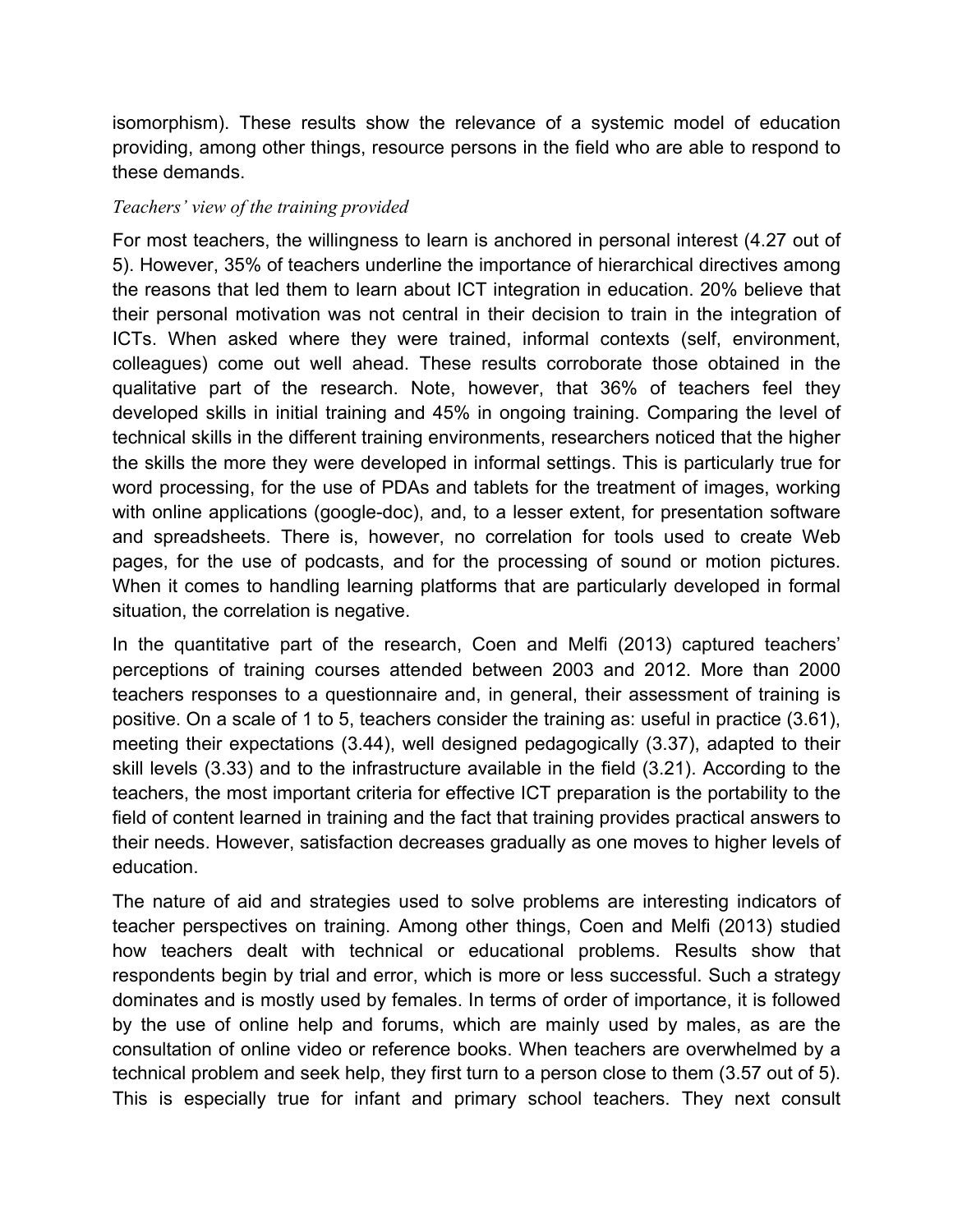resource persons and colleagues (3.26) who tend to be sought out most by teachers at lower secondary level. In comparison, heads of training centers, computer scientists and students are rarely solicited. The person with expertise provides help, above all, in the form of demonstrations (3.65 out of 5) accompanied by a practical explanation. Situations where the teacher who has unresolved questions remains in control have a score of 2.95 (out of 5). Cases where the expert provides different resources (online help, books, internet links) received a score of 1.94. This is relatively low even though this strategy ought to develop learner autonomy. Finally, solving the problem in lieu of the person with the difficulty scores only 1.41. Note that significant differences exist between the genders. Female teacher more often relinquish their place to whoever is helping them, thus losing control, and make significantly less use of documents than male teachers.

# **5. Discussion: what should we retain for the future and other contexts?**

## **5.1. What should we retain from this project?**

Over 95% of teachers are trained in classroom use of ICT and nearly 85% say they use them in class. The differences between levels of education and between women and men teachers have diminished. Uses have gone up both in quantity and in quality: more diversification, increased emphasis put on student learning. These can be associated with increased student motivation. However, many questions remain open. These should guide the implementation of similar projects.

First, if these positive results can undoubtedly be credited to the global concept developed by "fri-tic" in 2001, the positive feedback observed cannot be interpreted as a direct consequence of this concept. Indeed, as we noted earlier, this concept did not initially include scientific research to evaluate it in its entirety. This is an important point and, of course, a recommendation for other similar projects or those of a similar magnitude. We will return to this point later.

In addition, the needs of ICT use have changed since 2001. The initial project contained training objectives in media. At the lower secondary level, for example, there was the following objective: "The student understands ICT as a social and economic phenomenon and is aware of the possibilities and risks" (Grandjean & Vaucher, 2001, p.13). Such needs have grown and developed with the emergence of phenomena like plagiarism, social networks and cyber-harassment. How will the environment change? How should it change?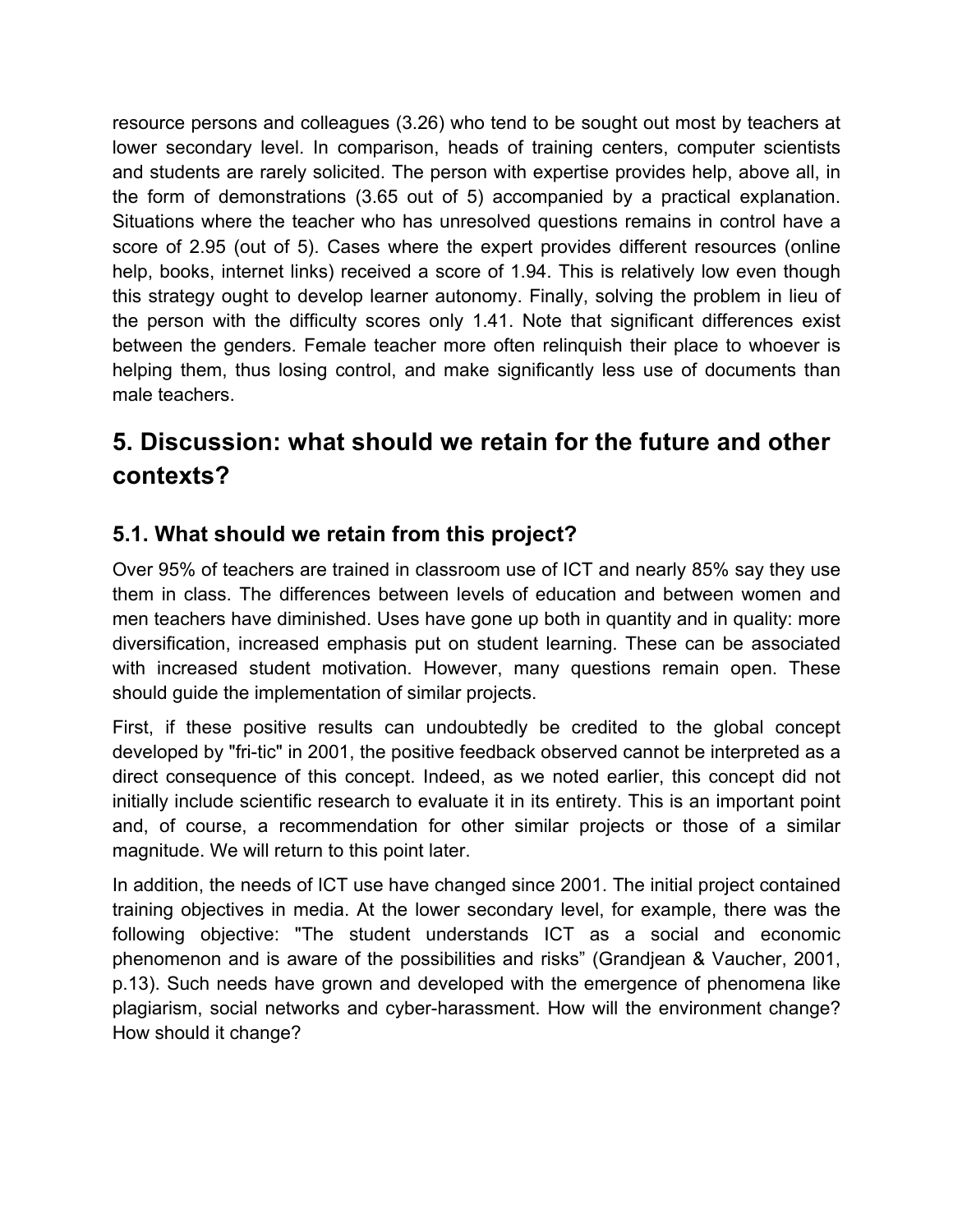## **5.2 What surprises?**

If the above picture is more than positive, we can then ask ourselves questions about a number of effects that have not been sufficiently highlighted.

#### *Training should bring about more collaboration between teachers*

Although this implication was not a specific question raised, teacher collaboration on joint projects and exchange of best practices among peers could have increased due to the presence of resource persons, but also because of the push to produce, share and reuse learning scenarios. What about this collaboration? Shouldn't the initial concept be expanded to systematically provide more opportunities for exchange between teachers as well as more means to do so and a greater appreciation of their production of scenarios and their reuse of those produced by others? Shouldn't these courses lead to teachers developing ways and means of developing each other?

#### *Training should lead to more innovative practices*

The training provided by the fri-tic Centre insisted on making learning scenarios, but in practice, it seems that some teachers did not formally script the sequences they give students (Bouverat & Theytaz, 2014). They often implicitly follow the instructions given by the manuals, books and official guidelines. In this sense, the integration of ICT is often presented as a veneer added to traditional practices, rather than a vector for innovative educational approaches. That is why the Fribourg school authorities offer teachers educational resources (teaching aids) imbedded in the disciplines (didactics) with technology (see: http://permitic.friportail.ch/)

#### *Support needs should evolve*

In the 2001 project, schools were required to explicitly request support. In 2014, this form of support is still present although it is organized differently in primary and secondary schools. In the former case, a group of resource people share a set of institutions, while, in the latter instance, resource persons are present in each school building. Often teachers envisage these people intervening at a later stage (after searching for solutions themselves or with relatives) but primarily to resolve technical issues. If these practices are both rich and varied, they also deserve further reflection. This reflection is currently underway but from the perspective of transferring this experience to other contexts. It seems important that the assistance provided to teachers should evolve and vary according to needs. Thus, resource people could be given the role of research practitioner accompanying groups of teachers while documenting and analyzing the innovative practices implemented. These steps would stimulate the sharing between teachers we mentioned earlier and provide useful data to assess the environment.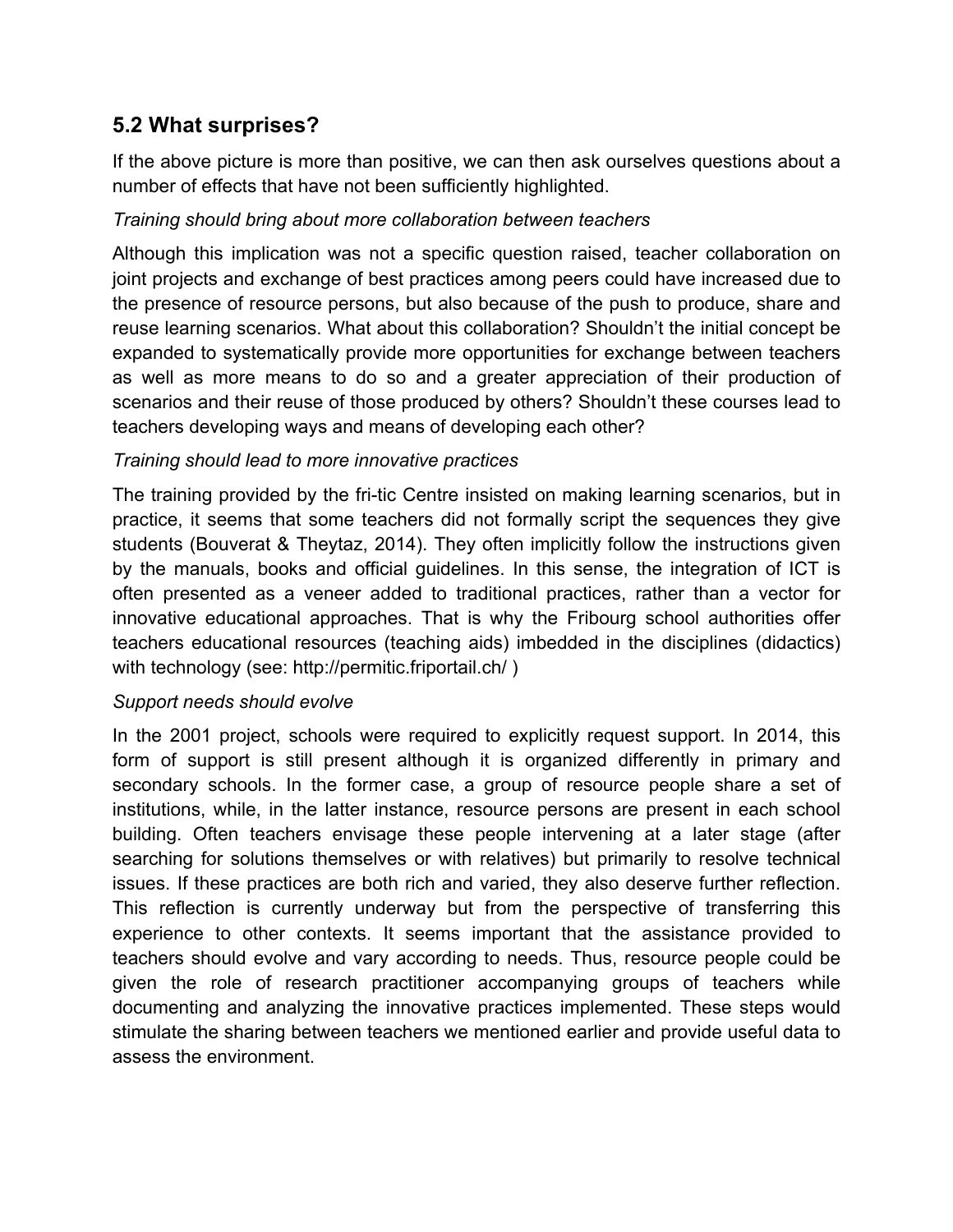#### *Representation of the resource person*

Resource persons should focus more on long-term support with fewer teachers. The image of "troubleshooter" they have with teachers could evolve and change into that of a "companion", a partner in the success of innovative projects. Teachers could then rely on colleagues who would design and carry out teaching scenarios with them (coeducation) and who would contribute to the development of their techno-pedagogical skills.

### **5.3 Which ways forward?**

A global concept integrating ICT in education across a region, a canton or a country is undoubtedly essential for an efficient education policy. The fri-tic project is a good example. Thus any proposed integration of ICT, like in the canton of Fribourg, should rely on three pillars: training, technical and human resources and infrastructure. However, we would add a fourth, which provides a more stable foundation and, above all, facilitates the development of the project over time and as required. This fourth pillar is research. Indeed, with such a project involving considerable investment in both people and equipment, only a coherent research program designed from outset of the project would enable its evaluation and steering. Finally, this research program should allow international comparisons through the concerted use of methods and instruments for joint research.

## **5.4. Implications for Teacher Education**

What we have learned from our ICT practices and research with in-service teachers in the Canton of Fribourg, leads us to recommend the following suggestions for the ICT preparation of preservice teachers. The first is to ensure multimodal ICT literacy among preservice teachers. Today students have good technological skills, but often in very narrow areas. They have difficulty to treat and evaluate complex ICT uses relevant to education. On the other hand, most of them do not integrate digital technologies to support their own learning. The second track is to intensify the integration of ICT in preservice training. The professors of future teachers offer too rarely learning situations in which technologies play an important role. As a result, students are not immersed in meaningful situations where they can live "from inside" the contributions of ICTs. Finally, it would be necessary to spare, during preservice programs, self-study learning time to be prepared to develop less dependency on resource persons, but also to spark educational creativity. We believe that it is crucial that teachers learn to find themselves the levers of their own learning and development. This seems particularly essential at the level of ICT as technical innovations evolve very quickly. Therefore, students should